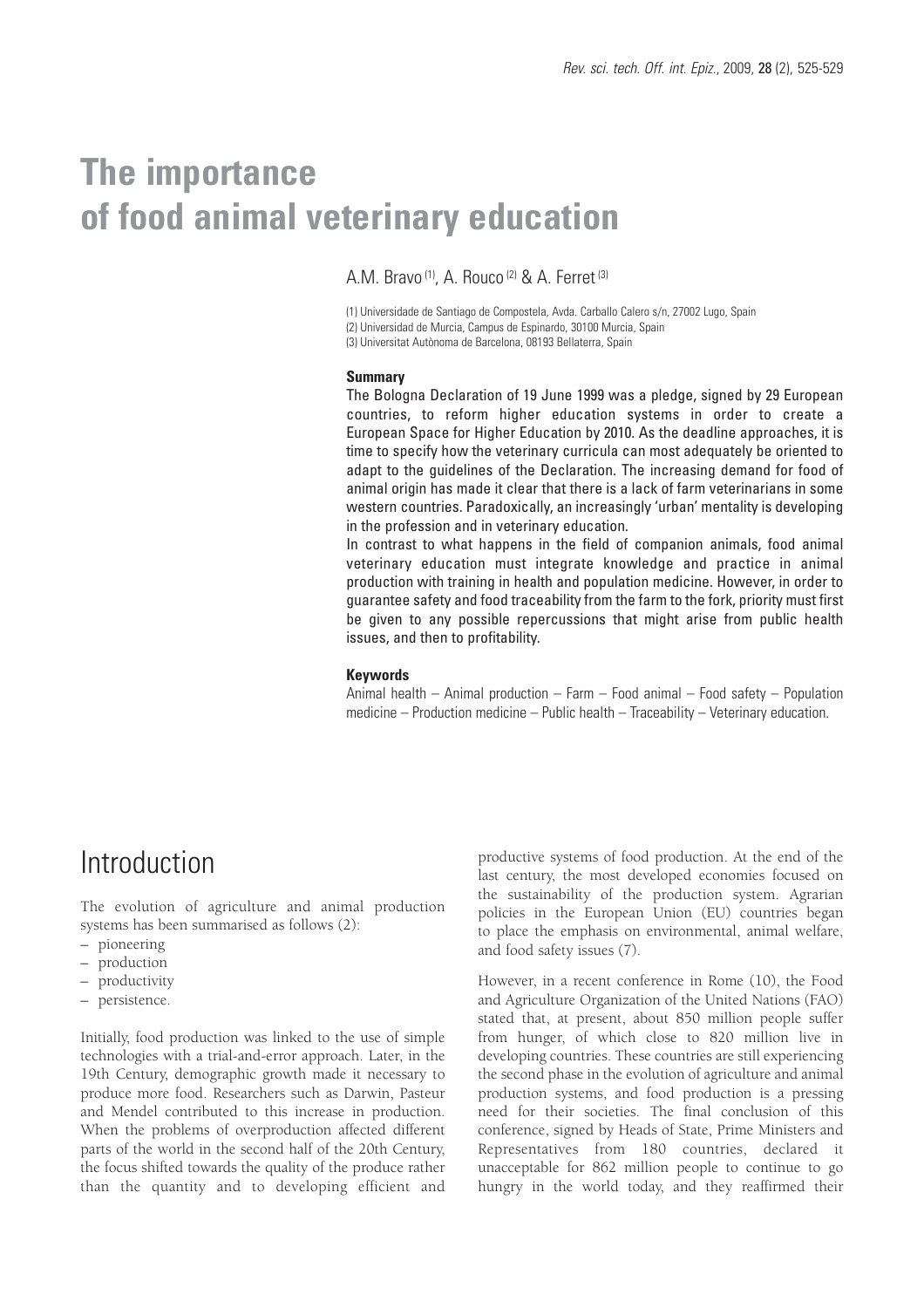commitment to reducing this figure by half, no later than 2015. This same commitment had previously been adopted in 1996 at the World Food Summit.

# What is the role of the veterinarian in this scenario?

The authors sincerely believe that veterinarians must play an important role in this scenario. This means a more comprehensive vision of the education of future professionals, which will involve a departure from the recent predominant tendency in developed countries for veterinarians to be primarily trained in caring for companion and leisure animals, or in other words, in individual animal medicine. Instead, veterinary education should take into account that, nowadays, one of the tasks most frequently requested of veterinary professionals is to guarantee the safety of food production for the consumer, by safeguarding human health without neglecting animal health and welfare. This increasing demand has revealed the inadequate number of veterinarians with specific training and skills in production medicine (15).

# Is it possible to detach animal health from production and public health?

In 1936, McCampbell (13) stated that one of the most important problems of food animal management was to prevent and control infectious diseases. Seventy years later, the situation is exactly the same, and veterinary medicine and veterinarians must continue to play an essential role in animal production and management. Furthermore, the situation is much more complex than previously, because in our globalised world, the free movement of people and animals has vastly increased, and along with it, there has been a corresponding exponential increase in the risk of exposure to zoonotic agents. In fact, of the 1,400 pathogens affecting humans, 800 originate in animals. In response to this situation, the role that the EU has assigned to veterinarians is crucial in the planning of a strategy for animal health. An example of this is the resolution adopted by the European Parliament on 22 May 2008 (8). In this resolution, the need to update the minimum standards in veterinary education is underlined, so as to assure the training of professionals who are completely capable of working for the prevention, control, and eradication of the risks linked to animal health.

Salmonellosis continues to be a major concern for the food production industry and can be used as an example of the extent to which food safety vigilance starts on the farm and ends on the plate of the consumer. In 2006, a total of 160,649 confirmed cases of human salmonellosis were reported in the EU (6), pork meat was one of the major sources of this contamination. We now know that the prevention of salmonellosis begins on the farm, and that it is possible to reduce the prevalence of *Salmonella* by means of appropriate feeding (4). Deficient hygiene during transportation, at the slaughterhouse, or in food processing is another cause of the increased incidence of salmonellosis cases. The training of future veterinarians must provide them with knowledge and practice in pig production, from the farm to the consumer. Thorough knowledge of the nutrition and management of pigs, of hygiene practices on the farm, of animal health, and of ante- and post- mortem inspections at the slaughterhouse and at markets is the way to tackle a zoonotic problem like salmonellosis.

Another good example of the need to monitor a health problem that begins on the farm and eventually reaches the consumer's plate is that caused by *Escherichia coli*, specifically the serogroup O157:H7. In 2006, there were 4,916 confirmed cases in the EU (6), mainly due to beef. Recently, manure has been identified as an important source of this contamination (12). A plan of action designed to reduce the prevalence and magnitude of faecal *E. coli* O157:H7 excretion by live cattle is one of the most effective ways to fight this problem. Preharvest intervention methods can be grouped into three categories:

– exposure reduction strategies, i.e. controlling the quality of water, the hygiene of feed consumed, environmental exposure, animal density, and exposure to wildlife

– exclusion strategies, i.e. the use of probiotics and prebiotics

– direct anti-pathogen strategies, i.e. the use of antimicrobial compounds, bacteriophage therapy or vaccination.

This is another good illustration of how the veterinarian's intervention at farm level is key, both in production activity, as well as in the health control of the animal population.

# Is it possible to detach production medicine from animal production?

Lameness is an important problem that greatly affects animal welfare (9). The mean prevalence can reach 25% in dairy cows from farms involved in genetic improvement programmes, where the reduction in milk yield can be as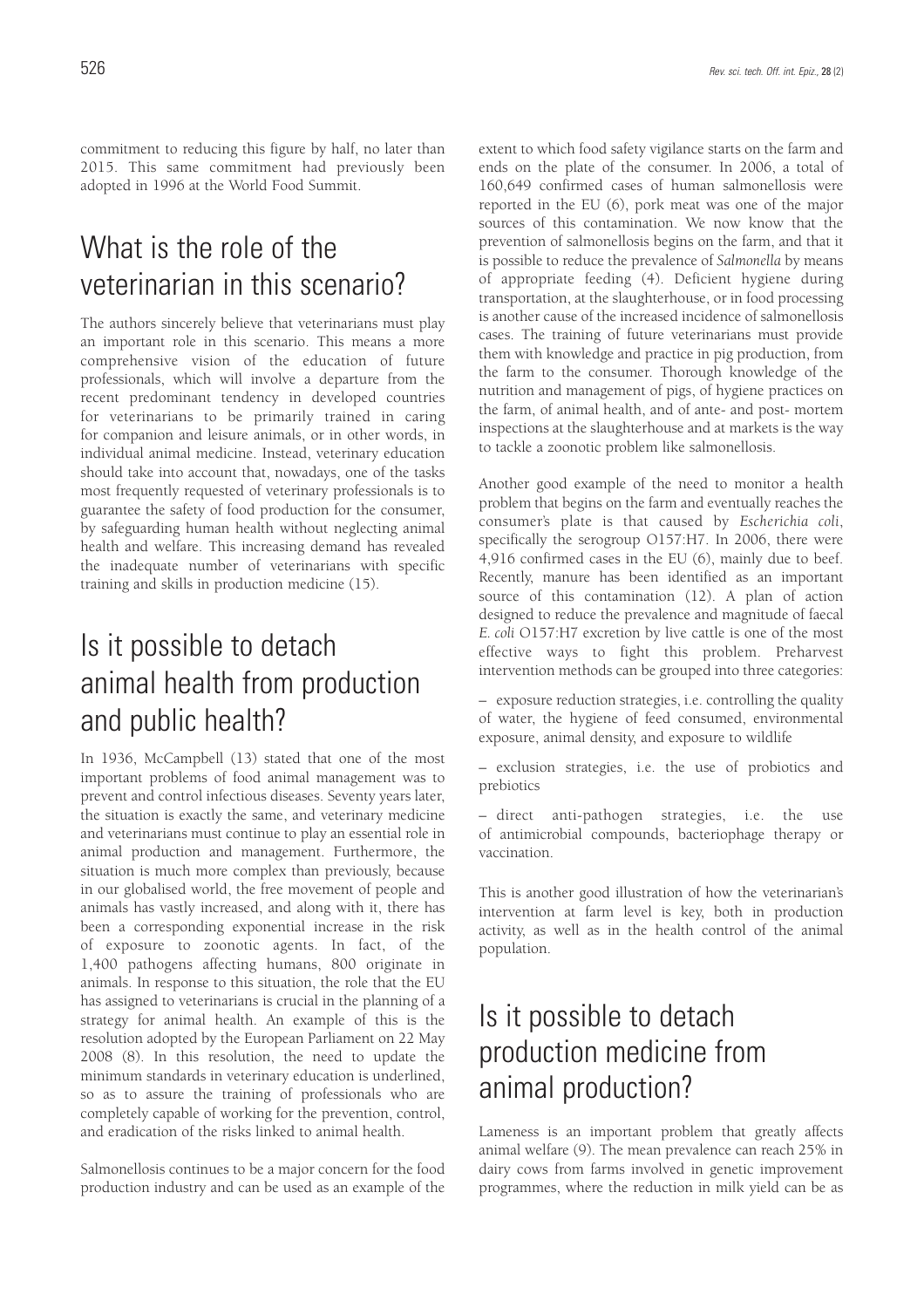high as 360 kg of milk per cow and lactation (11). A multifactorial aetiology is involved here, in which it is possible to highlight animal nutrition, the design of the facilities, animal management, and specific animal characteristics (3). Faced with this situation, the problem is not limited to the individual, but affects the herd; thus, the solution must also be collective and not only for an individual.

Another common pathology on dairy farms, mastitis, is representative of how the production process is linked to production medicine. The total loss over the entire lactation period can vary from 110 kg to 552 kg of milk (14). The risk factors involved include the animal itself (breed, herd size, productive level), hygiene and housing design (width and length of resting area, floor characteristics, volume of the barn), mammary gland health, milking management, and the milking machine (5). Once again, the solution to this problem is multifactorial; consequently, if levels of somatic cell counts in the milk tank increase the veterinarian should look for the causes of the problem, and the solution, among the risk factors mentioned. The direct connection between the pathology and the production factors means that the veterinarian must have comprehensive knowledge about them in order to be competent in solving the problem.

## Present orientation of veterinary education

The developed countries have, in general, followed two trends in the orientation of veterinary curricula. In North America, and in Central and Northern Europe, veterinary training has focused on clinical training and on specialisation in individual medicine. In Southern Europe, a more general training programme, with a greater balance between the individual medicine of companion animals and the population medicine of food animals, has been chosen. In the latter case, aspects such as animal production, animal health, food safety and public health acquire more importance, while clinical training for individual animals is somewhat more limited.

The two predominant world systems of evaluation and accreditation of veterinary schools, those of the American Veterinary Medical Association and the European Association of Establishments for Veterinary Education, have promoted the standardisation of veterinary training, and this has contributed to the spread of the model based on clinical training and individual animal medicine. This situation has led to an excessive 'urbanisation' of the profession in recent decades, with the resulting change in the vocation, motivation, and present profile of students. In a recent survey of first year students at the Veterinary

Faculty of Barcelona, the female to male ratio was 79:21; with 25% of students from a rural background and 75% from an urban background. Prominent among their favourite professional duties was clinical activity with wild animals and companion animals. Their least favourite duties included veterinary inspection at the slaughterhouse, and poultry and pig production. Paradoxically, only 30% of veterinarians in Spain are involved in clinical activities (1). This scenario forces the academic authorities and professional associations to reflect on the need to inform society about the important functions performed by veterinarians in activities related to public health.

# What should food animal veterinary education be like in the future?

Individual animal medicine is certainly an important part of the veterinarian's urban reality. However, the impact of veterinary work on public health is based on animal production and animal health, as well as in population medicine, food hygiene, and food safety, all of which must have an important place in global veterinary curricula.

In effect since January 2006, the new European legal framework, called the 'hygiene package' (Regulations 852, 853, 854 and 882/2004) establishes, for the first time, that all agents who receive an economic benefit from marketing food, including the primary producer, are responsible for its safety. This framework recommends that farmers follow the monitoring and control guidelines on suitable hygienic practices, in which the collaboration of the farm veterinarian is essential. Likewise, public health programmes, which must be based on food inspection and the control of zoonoses, need veterinarians trained in preventive medicine and health policing, risk analysis, epidemiology, pathology, and production medicine, especially in developed countries with intensive production systems.

The Association of American Veterinary Medical Colleges, recognising the lack of veterinarians in production medicine and public health, proposes that in addition to traditional clinical training, more veterinary training in these areas needs to occur by 2025. To this end, the Association is proposing that the curriculum be more flexible, so that in any given country there will be veterinary establishments which provide training in all these professional areas, with the freedom to design their curricula according to their preferences and expertise (16). This proposal openly contradicts the spirit of standardisation of the Bologna Declaration, which was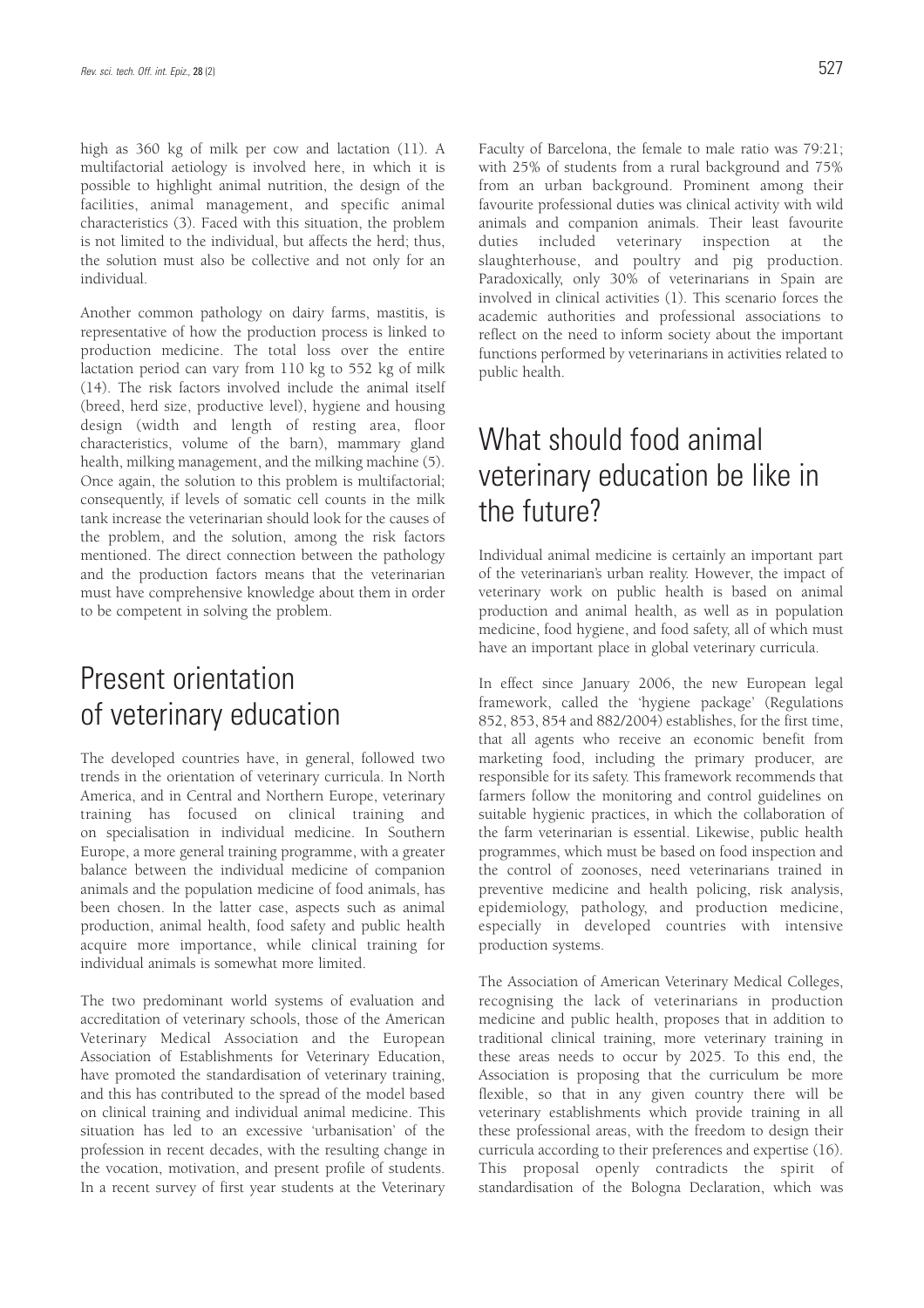signed by 29 countries in June 1999 and which promotes a process to facilitate the free mobility of higher education students. In Europe, this agreement of convergence requires that university degrees should be more globally oriented and prepare graduates to exercise their profession, and that specialisation should take place at the postgraduate level.

In this scenario, where veterinary degrees take at least five years, the more balanced curriculum existing in Southern European countries appears to be a more reasonable option, as it allows integration of basic knowledge with practical and comprehensive training, by covering production (ethology, nutrition, breeding and animal health, production, agrarian economy) and animal health (epidemiology, pathology, preventive medicine, zoonoses, and public health). Integration would be helped by species-centred training, principally in the main livestock species (dairy cows, beef cattle, and swine), but also in those species of relevance to individual regions (small ruminants, poultry, rabbits, horses, and fish). The development of practical activities on farms for first-year students could compensate for their lack of knowledge about rural needs. In later years, training must be reinforced with extramural practical activities. In the veterinary faculties that the authors of this paper represent, there are compulsory modules of production medicine, in which students share the activity with farm veterinarians. This has proven to be a good way of showing students the

 $\overline{\phantom{a}}$ 

great social value of the veterinarian who works in production medicine, because their daily activity not only has effects on the farmer's livelihood, and animal and human health, but also on environmental protection.

It is the responsibility of veterinary faculties and schools to educate more veterinarians in order to guarantee the production of safe foods. These graduates should be able to not only improve production, by taking into account a safe environment and animal health and welfare, but they should also know how to lead groups that provide advice on problems and conflicts which might affect public health. Moreover, they should be capable of proposing solutions and handling possible crisis situations efficiently. This requires them to be respected and credible communicators who can filter and transmit understandable information to the consumer. The first step in training veterinary graduates with these qualities is to include leadership and communication skills in the list of abilities that new students of veterinary medicine should acquire. We should train our students to be motivated professionals who are truly enthusiastic about medicine in animal production. If we do not, we will be contributing to an increase in political and economic tension worldwide, and also – due to present and potential food crises – to consumer mistrust, which would consequently endanger the social relevance of the veterinary professional.

### **L'importance de l'enseignement vétérinaire dans le domaine de la production animale**

### A.M. Bravo, A. Rouco & A. Ferret

### **Résumé**

La Déclaration de Bologne du 19 juin 1999, ratifiée par 29 pays européens, affirme l'engagement de réformer les programmes d'enseignement en Europe afin de construire un Espace européen de l'enseignement supérieur à l'horizon de 2010. Le moment est donc venu de définir l'orientation des programmes d'enseignement vétérinaire afin de les adapter aux propositions de cette Déclaration. La demande croissante en aliments d'origine animale a mis en évidence la pénurie de vétérinaires se consacrant aux animaux d'élevage dans les pays développés, où l'on assiste, paradoxalement, à une « urbanisation » excessive de la profession, ainsi que de l'enseignement dispensé dans les écoles et les facultés de médecine vétérinaire.